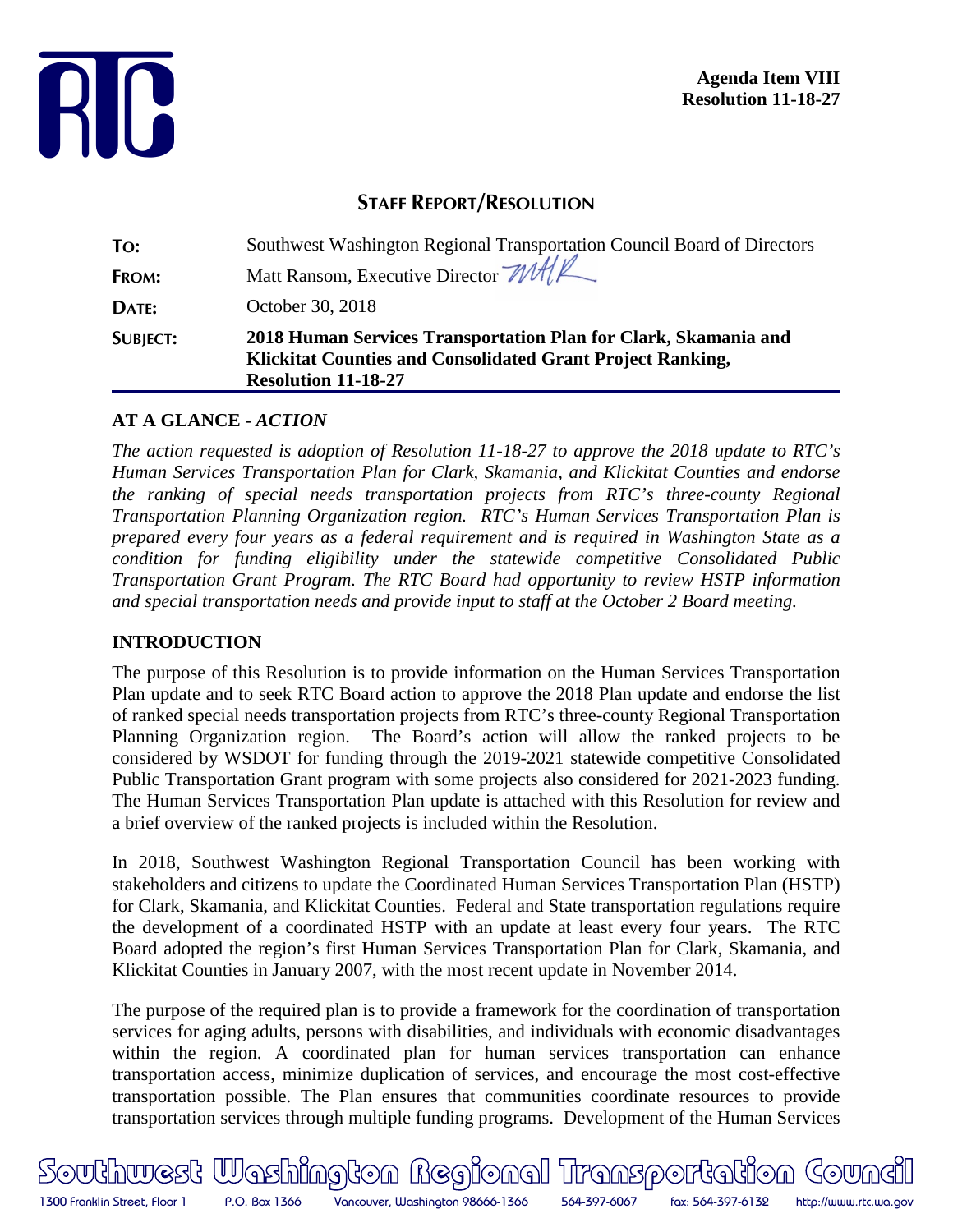Transportation Plan brings together service providers, agencies that distribute funds, riders, and the community at-large to improve special needs transportation throughout the region.

At the October 2018 meeting, staff provided the Board with background information on the Human Services Transportation Plan including a summary of current services, unmet needs, and challenges. Since then, staff has worked with stakeholders to complete the draft Plan and to evaluate and provide a ranking of the transportation projects resulting from the Plan to help meet transportation challenges.

#### **HUMAN SERVICES TRANSPORTATION PLAN AND FUNDING PROGRAMS**

Development of an HSTP is a condition for receiving funding through WSDOT's statewide competitive Consolidated Public Transportation Grant program. The goals of the WSDOT Public Transportation Consolidated Grant Program are to address deficiencies in paratransit/special needs or rural public transportation, to provide a community benefit, to provide funding to special needs or rural public transportation where there is a demonstrated need and measureable benefit, to make community connections supporting a sustainable network of transportation services within and between communities, to establish opportunities for collaboration and financial partnerships and to coordinate services with other transportation providers and organizations in the area.

In addition to the availability of the statewide Consolidated funding program to help fund special transportation needs, C-TRAN receives a direct allocation of FTA Section 5310 funding for the enhanced mobility of seniors and persons with disabilities. This allocation currently amounts to about \$330,000 per year in federal funds. These FTA 5310 funds provide for programs to serve the special needs of transit-dependent populations beyond traditional public transportation services and Americans with Disabilities Act (ADA) complementary paratransit services and must be supported by the Human Services Transportation Plan. These funds currently help to fund C-TRAN's Travel Trainer and Travel Ambassador programs as well as sub-recipient programs for the Human Services Council's mobility management and supplemental revenues for its Reserve-a-Ride programs and Catholic Community Services volunteer driver program.

#### **HUMAN SERVICES TRANSPORTATION PLAN: PLAN DEVELOPMENT**

RTC followed the process required by WSDOT in developing the Human Services Transportation Plan update to meet state and federal requirements. For each of the three counties in RTC's region, the required Plan elements of stakeholder and public outreach, data, emergency management, a description of current transportation services, a listing of unmet special transportation service needs including technology, and potential strategies to meet these needs are all addressed in the HSTP update. RTC staff reviewed these Plan elements at the October 2018 RTC Board meeting. They are fully addressed in the attached Human Services Transportation Plan.

#### **CONSOLIDATE GRANT PROJECT EVALUATION AND RANKING**

One of the purposes of the HSTP is to support applications moving forward to seek statewide Consolidated Public Transportation Grant Program funding for projects to help fulfill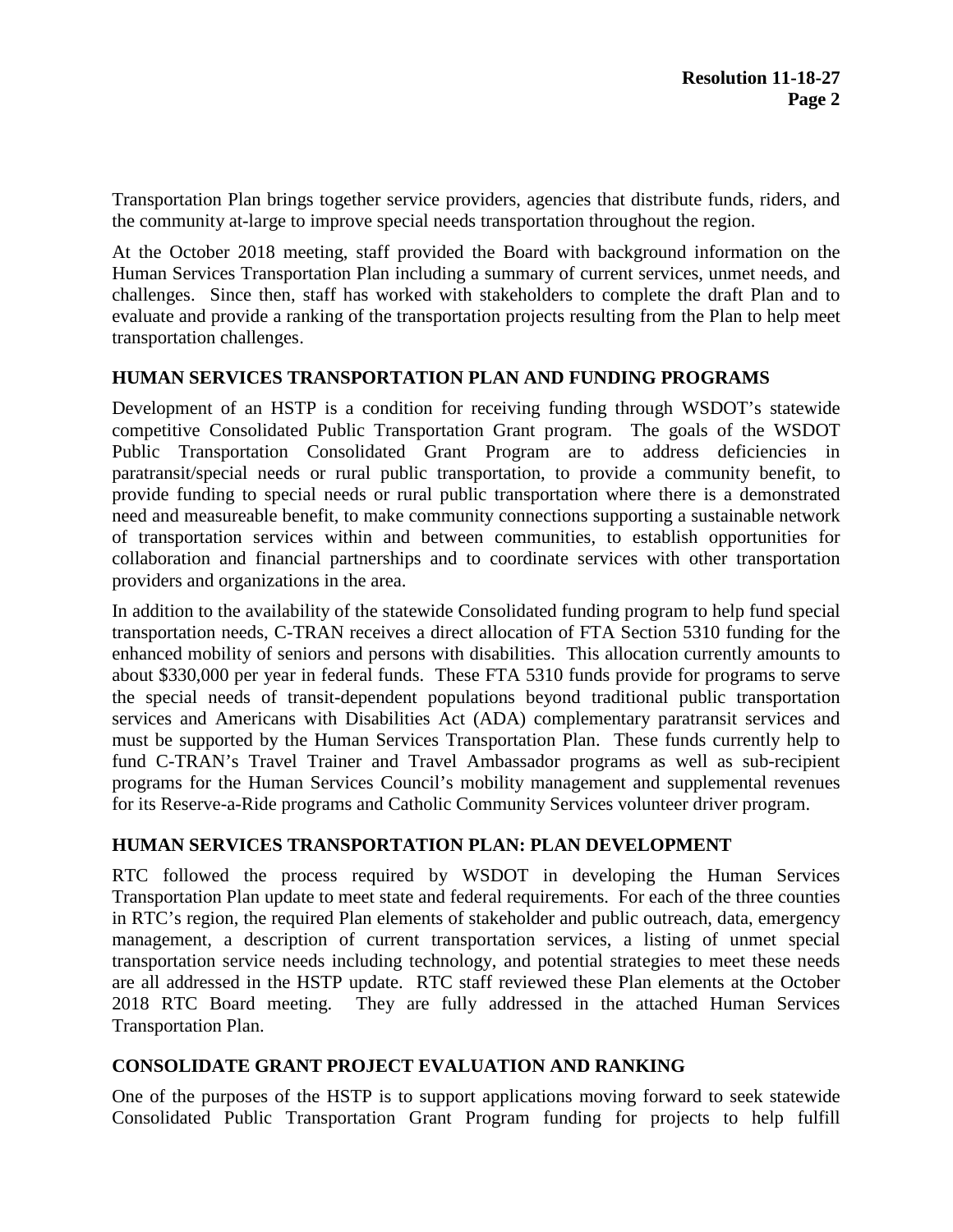transportation service needs identified in the HSTP. Local agencies and non-profits in Clark, Klickitat, and Skamania counties developed project grant proposals to meet identified transportation needs in the HSTP and on October  $5<sup>th</sup>$  members of the Accessible Transportation Coalition Initiative (ATCI) met to conduct a ranking of project proposals submitted for statewide funding consideration. The October  $5<sup>th</sup>$  ATCI meeting participants included representatives of Southwest Washington Regional Transportation Council, The Human Services Council, Mt. Adams Transportation, Skamania County Senior Services, Mid-Columbia Economic Development District, Catholic Community Services, C-TRAN, the Area Agency on Aging & Disabilities of Southwest Washington, and stakeholders with special transportation needs.

Project applications must be supported by the needs identified in the Human Services Transportation Plan (HSTP) update. An overview of the project evaluation and ranking process follows. Projects are evaluated using criteria that reflect the WSDOT Consolidated Grant Program goals, with the highest priority given to sustaining existing service. The evaluation criteria are listed below:

- *Address Deficiencies* Encourage communities to identify and address deficiencies in paratransit/special needs or rural public transportation.
- *Provide a Community Benefit* Assist local areas in determining community benefits and support for paratransit/special needs or rural public transportation.
- *Preservation or Enhancement* Provide funding to preserve or enhance paratransit/special needs or rural public transportation where there is a demonstrated need and measureable benefit.
- *Community Connections* Support a sustainable network of transportation services within and between communities.
- *Financial Partnerships* Establish opportunities for local jurisdictions, regional organizations, private sector agencies, state and federal governments, and tribal governments in Washington to work collaboratively. Ensure stakeholders have a voice in project development. Encourage appropriate cost sharing on projects.
- *Support Coordination* Local organizations are required to coordinate services with other transportation providers in their area, as well as other organizations potentially able to use or purchase the services.

#### **PROJECT RANKING**

The state's grant process requires each RTPO region to rank projects as A, B, C, or D priorities. The number of letter grades each region gets is determined by the population in each of the following categories: rural, people with disabilities, youth aged under 18, elderly aged over 65, people living in poverty and veterans. Based on these populations, the RTC region, which includes Clark, Klickitat and Skamania counties, is allocated 6 As, 6 Bs, 5 Cs and unlimited D project rankings. The region's ranking counts for one third of the total possible points awarded as part of the state's competitive process. For example, the maximum points awarded to a project by the state will be 100 points and projects ranked by the region in the A, B, C, and D categories will receive additional percentile points as follows: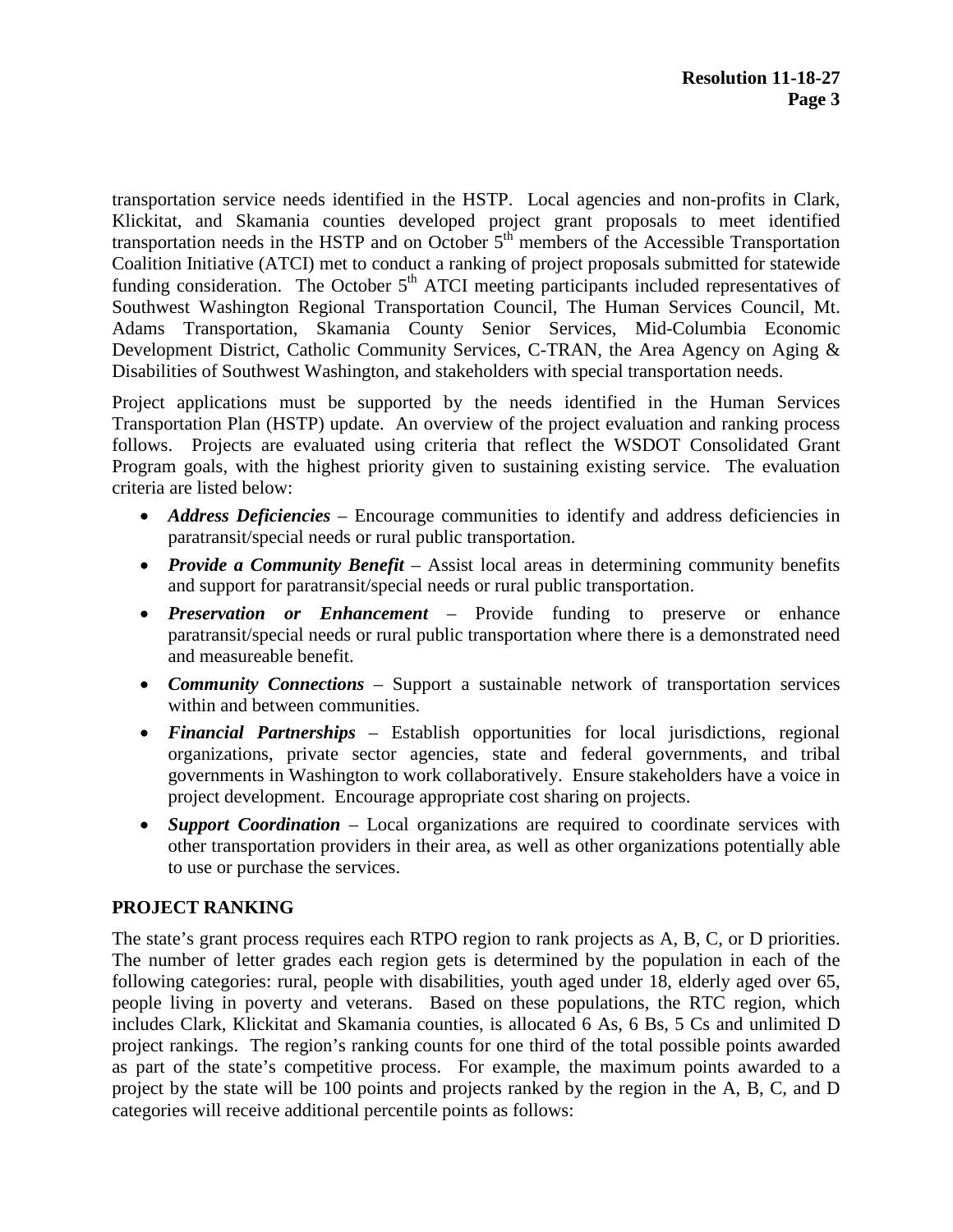| $A = top 5$ projects              | (50 percentile points) |
|-----------------------------------|------------------------|
| $\mathbf{B}$ = second 5 projects  | (25 percentile points) |
| $C =$ third 5 projects            | (12 percentile points) |
| $\mathbf{D}$ = remaining projects | (0 percentile points)  |

In total, ten projects were submitted to RTC for evaluation from the three-county region and Mid-Columbia Economic Development District based in The Dalles, Oregon. These include four projects from Skamania County Senior Services, three projects from Klickitat County Senior Services, one project from Mid-Columbia Economic Development District (MCEDD) and two projects from the Human Services Council based in Clark County.

RTC staff determined that all projects meet an identified need in the draft 2018 Human Services Transportation Plan (draft October 2018) and October 5 ATCI meeting participants recommended the following ranking of the ten project applications (see below). Please note that projects are not prioritized within each category of letter ranking. The ten projects and their ranking are outlined below:

## **A-RANKED PROJECTS**

## **A. Reserve-A-Ride Program** (Human Services Council)

Sustain operating assistance for HSC's Reserve-A-Ride Transportation program that provides transportation for seniors, people with disabilities, veterans and military families, and people with special transportation needs to access medical care and other basic services.

#### **A. Employment Transportation Program** (Human Services Council)

Sustain the existing Employment Transportation & Bike to Work program for low-income, special needs populations and people with disabilities to gain access to employment, job searches, job interviews, childcare, job related training, and other activities related to employment with the goal of self-sufficiency.

#### **A. Klickitat County Existing Dial-A-Ride Service** (Mt. Adams Transportation Services)

Provide operating assistance to sustain the existing Dial-a-Ride services Monday through Friday between 6am and 6pm throughout Klickitat County, with weekend services provided for critical essential medical needs such as kidney dialysis.

#### **A. Skamania County Dial a Ride Service** (Skamania County Senior Services)

Provide operating funding assistance to sustain dial a ride services for the elderly, special needs population and general public in Skamania County.

## **A. Skamania County Fixed Route Transit Service** (Skamania County Senior Services)

Preserve the route deviated transit service between Skamania County and C-TRAN in Vancouver, WA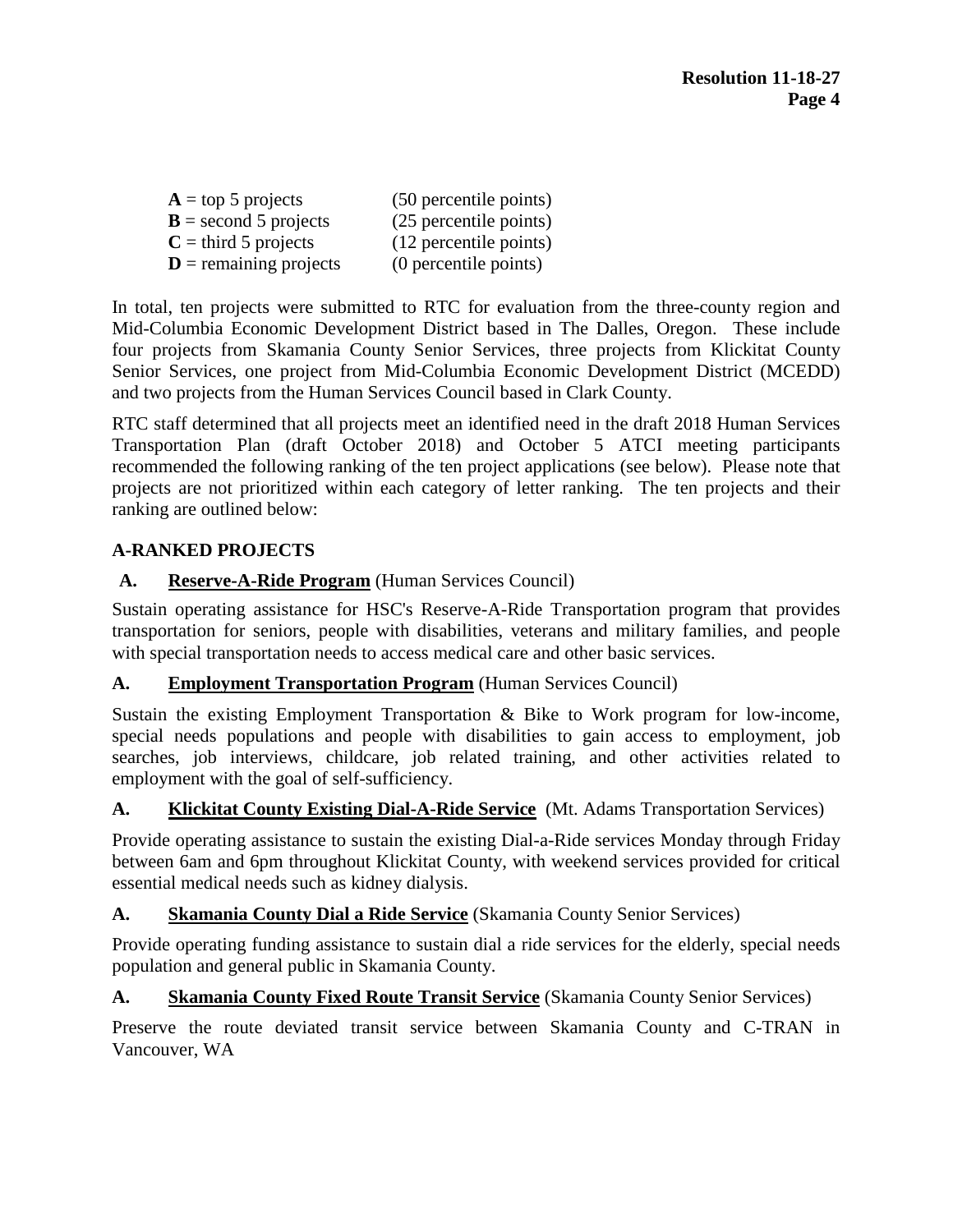## **A. Gorge TransLink Alliance Mobility Management** (Mid-Columbia Economic Development District)

Provide funding assistance to sustain the Gorge TransLink Mobility Management project in Skamania and Klickitat counties in Washington and Hood River, Wasco and Sherman counties in Oregon to enhance transportation opportunities for the elderly, persons with disabilities and other special needs populations. Additionally, MCEDD submits an ODOT grant request to support this overall project.

# **B-RANKED PROJECTS**

## **B. Express Fixed Route Shuttle Service** (Mt. Adams Transportation Services)

Sustain two transportation shuttles providing fixed route transit service; Goldendale to The Dalles and White Salmon/Bingen to Hood River. Each shuttle connects with another area transit center so passengers can connect to additional destinations.

## **B. Replacement Vehicles for Dial-A-Ride Service** (Mt. Adams Transportation Services)

Replace five vehicles in the current fleet that provide dial-a-ride service for Klickitat County.

## **B. Vehicle Replacement** (Skamania County Senior Services)

Replace two vehicles; one demand response ADA minivan and one transit bus.

## **B. Skamania County Mid-Day Transit** (Skamania County Senior Services)

Add mid-day service to already existing route-deviated transit service, between Skamania County and Vancouver, Washington. The mid-day run was discontinued in February of 2012 due to County wide budget cuts. The mid-day service would be reintroduced five days a week.

The ten projects described above are submitted to the state for state review and will be evaluated by WSDOT and hired consultant in early 2019. The regional ranking will be an important determinant in the competitive funding evaluation process.

## **PRECEDENT ACTIONS**

The Accessible Transportation Coalition Initiative evaluated projects and made a recommendation for a project ranking and priority array at their October 5, 2018 meeting, and referred the project ranking to the RTC Board for final action.

The Regional Transportation Advisory Committee reviewed the draft Plan and project rankings and made a recommendation for approval at their October 19, 2018 meeting, and referred the Plan and project rankings to the RTC Board for final action.

## **POLICY IMPLICATION**

Publication of a Human Services Transportation Plan for the region was first required by the federal transportation act, SAFETEA-LU and continues to be a requirement of today's federal transportation act, the FAST Act. The HSTP provides a framework for identifying projects that can help meet the special transportation needs of those who cannot drive themselves including the aged, people with disabilities, rural residents, youth, veterans and low income workers. The